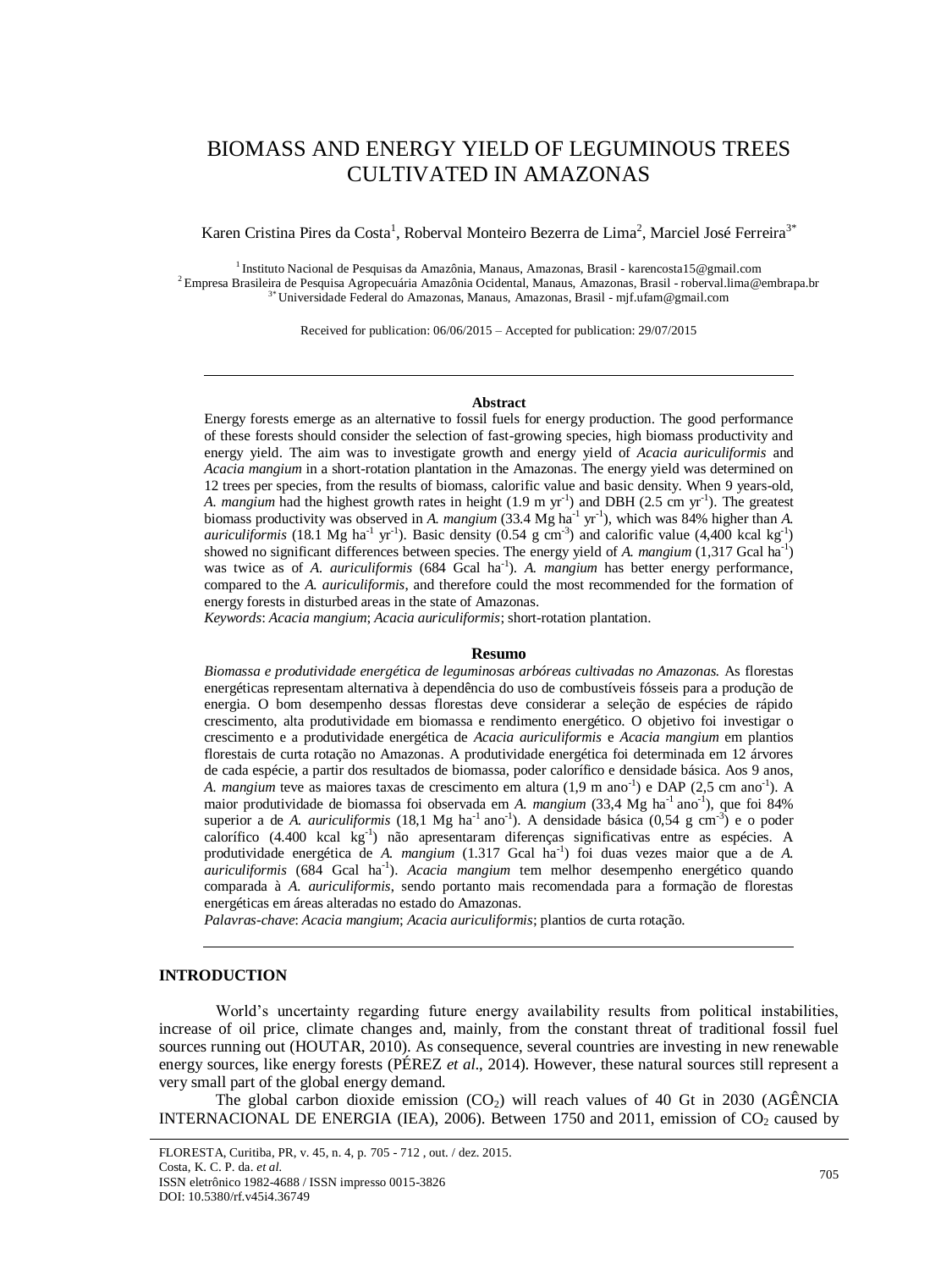fossil fuels burning and production of concrete represented 67% of the total emissions (PAINEL INTERGOVERNAMENTAL SOBRE MUDANÇAS CLIMÁTICAS (IPCC), 2014). Incentives to energy forests as source of energy could positively modify this scenario, because it is estimated that the process of energy production from wood results in  $60\%$  less  $CO<sub>2</sub>$  emissions in the atmosphere than the emissions generated by the use of fossil fuels (HOUTAR, 2010).

Plantation of energy forests could also contribute to reduction of deforestation rates. Until 2012, deforested area in the group of states known as Legal Amazonas was about  $753.000 \text{ km}^2$ , where the Amazonas state itself contributes with 5% of this amount (INSTITUTO NACIONAL DE PESQUISAS ESPACIAIS (INPE), 2014). The municipalities of Itacoatiara, Manicoré and Maués, which occupy 4<sup>th</sup>, 5<sup>th</sup> and 6<sup>th</sup> place in the deforestation ranking of the Amazonas state, are between the municipalities that had the greatest production of wood in 2012 (INSTITUTO BRASILEIRO DE GEOGRAFIA E ESTATÍSTICA (IBGE), 2013; INPE, 2014).

Selection of exotic species for plantations in the Amazonas must be considered when the intention is to reintroduce deforested areas into productive processes, with the intent to reduce the exploitation pressure on native forests. These species, in general, are tolerant to different environmental conditions, like low quality locations in terms of nutrients availability and soil compaction, like for example pasture areas, which represent around 66% of the deforested area of the Legal Amazonas (INPE, 2014).

Potential of energy forests partly depends on productivity of the woody biomass of planted species, from characteristics of wood, mainly in terms of density and calorific power, from adaptation skills of the species to the different conditions in the location and from the silvicultural methods applied. Expectation is for the species to accumulate more biomass in a short period, with high density and high calorific power of the produced wood (PÉREZ *et al*., 2014).

The species *A. auriculiformis* A. Cunn. ex Benth. and *A. mangium* Willd may be adequate to formation of energy forests, because of their rapid growth rate and high wood biomass production (BARROS *et al*., 2009; KRISNAWATI *et al*., 2011). However, the best understanding of these species performance in terms of energy production in the Amazonas climate and soil conditions still need improvement. In this context, the present study aimed to answer three principal questions: i) Are there differences in terms of energy production between the species *A. auriculiformis* and *A. mangium*? ii) If such differences exist, which characteristics most contribute to them? and iii) Which of the species would be the more indicated to plant energy forests in the Amazon region? Thus, aim of the present work was to investigate growth and energy productivity of *Acacia auriculiformis* and *Acacia mangium* in shortrotation forest plantations in the Amazonas state.

# **MATERIAL AND METHODS**

#### **Location and characterization of the experiment**

The studied plantations are located between coordinates  $03^{\circ}$  14' S and  $60^{\circ}$  13' W. This area belongs to Embrapa Amazônia Ocidental, located in the Experimental Land of Caldeirão, Iranduba, AM. Annual average temperatures and rainfall, in the period from 1971 and 2008 were, respectively, 25.9 °C and 2,619 mm (ANTÔNIO, 2008) and climate, according to Köppen classification, is Afi type. Soil of the region belongs to the class of Yellow Latosols (ABREU *et al*., 2012).

Plantations of *A. auriculiformis* and *A. mangium* were made between November 2002 and February 2003. To do that, seven years old plantlets, with an average height of 30 cm produced in the nursery of Embrapa Amazônia Ocidental. Overall, 200 plantlets were planted per each species in 0.12 hectares plots  $(30 \times 40 \text{ m})$ . Spacing was  $3.0 \times 2.0 \text{ m}$ . Plantlets were fertilized with triple superphosphate, only at the moment of plantation. After 30 days, plantlets went through replanting, and grass competition was controlled yearly.

#### **Sampling**

With the intention to define the number of trees to be sampled, DBH diameters of all trees where measured (DBH, measured at 1.30 meters from the ground), thus conducting a pilot inventory. Every single tree was considered as sample unit. Later, each plantation was divided into three DBH classes, lower (4.8 – 10.6 cm), middle (10.6 – 16.4 cm) and upper (16.4 – 22.2 cm) for *A. auriculiformis* and lower (6.2 – 17.2 cm), middle (17.2 – 28.2 cm) and upper (28.2 – 39.2 cm) for *A. mangium*. In each class, four trees were chopped, totalizing 12 trees from each species.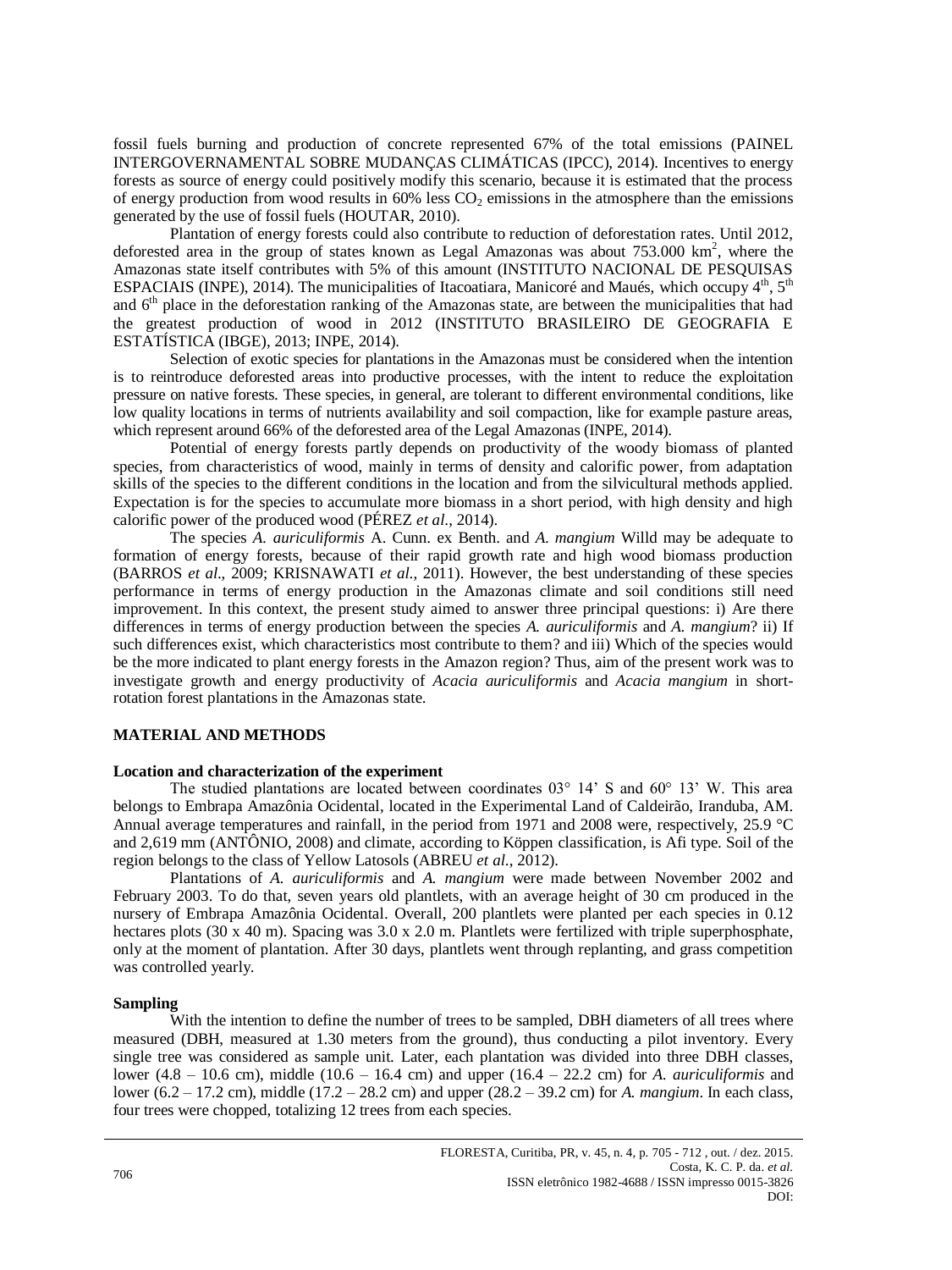#### **Growth in height and diameter**

Growth variables considered were total height and DBH of the 24 selected trees. Height was measured after logging and values were obtained by a metric measuring tape with 1.0 cm resolution. DBH was measured by a diametric measuring tape, with 0.1 cm resolution. The average annual increment (AAI) in height and diameter was calculated for a period of 9 years.

#### **Biomass**

Alive biomass above the ground was quantified by a destructive method. Biomass components of trees were divided into leaves, thin branches ( $\varnothing$  < 10 cm), thick branches ( $\varnothing \ge 10$  cm) and stem. Material extracted from leaves and thin branches was, respectively, 3.0 and 5.0 kg of biomass, while thick branches and stem gave discs 5.0 cm thick, cut at 0% (base), 50% and 100% (top). Fresh biomass of each section was measured in field using a weighting scale type Micheletti MIC-2 with maximum load of 300 kg and a precision of 200g, calibrated before use with sampling weights. To determine dry biomass, materials were put in a forced ventilation oven with controlled temperature at 100 - 105 °C until mass was stable. Next, samples were weighted with a digital scale with 30 kg maximum load and precision of 1.0g. Basing on fresh biomass data of the aliquots, for each component of the logged trees, dry biomass was calculated with the following equation (TÉO, 2009):

$$
Bs_{total} = Bf_{total} \times \left(\frac{Bs_{aliquot}}{Bf_{aliquot}}\right)
$$

where :  $B_s$  (kg) = Dry biomass,  $B_f$  (kg) = Fresh biomass.

#### **Determination of calorific power and basic density**

From the 24-logged trees, 5.0 cm thick discs were extracted to study the calorific power. These discs were taken from DBH height. Discs were wrapped in paper bags and taken to the Laboratory of Forest Products belonging to Embrapa Amazônia Ocidental. Next, from each disc, three cubes were extracted in the sapwood-to-core direction, weighting 0.5g, as recommended by the calorimeter's manual. These cubes allowed determination of the superior calorific power, using a calorimetric pump *Alemmar* type *Cal 2k*.

To study basic density, 5.0 cm thick discs along the stem were collected, sectioned at 0% (base), 50% and 100% (top). Disks were wrapped in paper bags and taken to the Laboratory of Forest Products belonging to Embrapa Amazônia Ocidental. In this laboratory, two wedges were cut from the opposite sides of each disk. Next, basic density of bark and wood components was determined basing on NBR 11.941 (ASSOCIAÇÃO BRASILEIRA DE NORMAS TÉCNICAS (ABNT), 2003).

#### **Estimation of energy production and energy yield**

Estimations of energy production and energy yield of *A. auriculiformis* and *A. mangium* were calculated basing on the following equations (CINTRA, 2009):

$$
PE = (Bs \times PCs)/10^6
$$
  

$$
PdE = PE \times N^\circ \text{ of trees } ha^{-1}
$$

where: PE (Gcal) = Energy production; PdE (Gcal ha<sup>-1</sup>) = Energy Yield; Bs (kg) = dry biomass; PCS  $(kcal kg^{-1})$  = Superior calorific power.

#### **Experimental design and statistical analyses**

Experimental design was completely randomized (CRD), with 2 treatments and 12 replications. Data were submitted to Shaphiro-Wilk and Bartlett's tests to verify respectively normality and homogeneity of variances. Next, data were submitted to analysis of variance (Anova One Way), and all the statistical analyses were performed using the program R (version 2.15.1).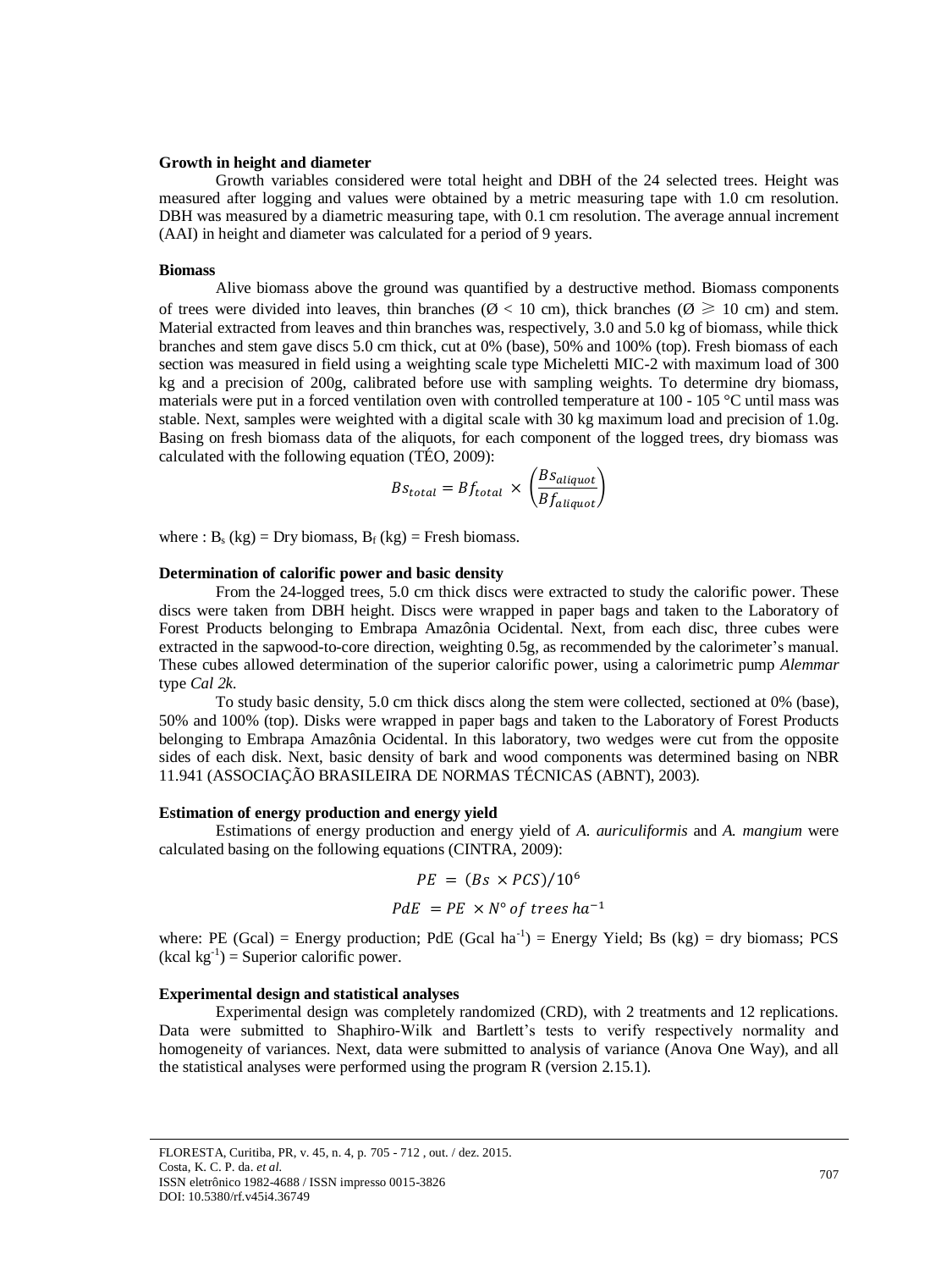## **RESULTS AND DISCUSSION**

#### **Height and diameter growth**

*Acacia mangium*, when 9 years old, presented the greatest DBH and height growths. This species reached an average DBH value 1.6 times bigger than *A. auriculiformis* (*p*<0.05; Table 1). The height and DBH average annual increments (AAI) of *A. mangium* were, on average, 33% higher than results obtained by *A. auriculiformis* (Table 1)

Table 1. Growth of *Acacia auriculiformis* and *Acacia mangium* in 9-years-old plantation in Iranduba, AM. Mean  $\pm$  Mean standard error (n = 12).

Tabela 1. Biometria de *Acacia auriculiformis* e *Acacia mangium* em plantio de 9 anos em Iranduba, AM. Média  $\pm$  Erro padrão da média (n = 12).

|                          | <b>Total height</b><br>(m) | <b>DBH</b>                                  | AAI                                           |                                       |
|--------------------------|----------------------------|---------------------------------------------|-----------------------------------------------|---------------------------------------|
| <b>Species</b>           |                            | (c <sub>m</sub> )                           | <b>Total height</b><br>$(m \text{ ano}^{-1})$ | <b>DBH</b><br>$(cm \text{ ano}^{-1})$ |
| A. <i>auriculiformis</i> | $14.9 b \pm 3.4$           | $14.7 b + 4.0$                              | $1.7a + 0.3$                                  | $1.6 b \pm 0.3$                       |
| A. mangium               | 17.3 a $\pm$ 2.1           | 22.8 a $\pm$ 6.5                            | $1.9a + 0.2$                                  | 2.5 a $\pm$ 0.5                       |
| $\cdots$<br>11.1<br>.    |                            | $\sim$ $\mathbf{v}$<br>$\sim$ $\sim$ $\sim$ | $\bigcap_{n=1}^{\infty}$                      |                                       |

Means followed by the same letters in columns are not statistically different (Anova One Way, *p*>0,05).

AAI of nine Amazon native species, considered of rapid growth (*Bertholletia excelsa* Bonpl., *Carapa guianensis* Aubl., *Cedrela odorata* L., *Copaifera multijuga* Hayne, *Dipteryx odorata* (Aubl.) Willd., *Hymenaea courbaril* L., *Sclerolobium paniculatum* Vogel., *Swietenia macrophylla* King and *Trattinickia burseraefolia* (Mart.) Willd.), planted in similar environmental conditions of this study, when 11 years old, varied from 0.8 cm year<sup>-1</sup> to 2.0 cm year<sup>-1</sup> in DBH. Total height varied from 0.9m year<sup>-1</sup> to 1.5m year<sup>-1</sup> (SOUZA *et al.*, 2008). Comparing these results with the present work, one can observe that AAI of *A. mangium* in DBH and height was bigger than of the nine species, while *A. auriculiformis* had growth only smaller than of *Sclerolobium paniculatum* Vogel.

This way, despite the difference between *A. mangium* and *A. auriculiformis* height and DBH results, both species proved to be adequate to plantations in the Amazonas climate and soil, since they presented significantly bigger growth rates compared to some native species indicated to formation of energy forests in this region. Forest tree species recommended for creation of energy production plantations must have, besides other characteristics (e.g. growth rate in monocultures, easy propagation, resistance to pests and diseases), a great growth potential. For species in field, growth potential is related to their efficiency in capture and use of primary resources like water,  $CO<sub>2</sub>$ , light and nutrients, and this efficiency is peculiar to every single species (SANTOS JR*. et al*., 2006). For this reason, one can observe different growth rates between different trees, even if they belong to the same genus.

## **Biomass**

The biggest biomass stocks, considering all components, were observed in *A. mangium* (*p*<0.05; Table 2), being these stocks 2 times bigger compared to *A. auriculiformis*. The biomass annual average increment of *A. mangium* was 84% bigger than of *A. auriculiformis*.

Table 2. Biomass in the tree components of *Acacia auriculiformis* and *Acacia mangium* from 9-yearsold plantations in Iranduba, AM. Mean  $\pm$  Mean standard error (n = 12).

Tabela 2. Estoques de biomassa nos compartimentos arbóreos de *Acacia auriculiformis* e *Acacia mangium* em condição de plantio no município de Iranduba, AM. Média ± Erro padrão da média (n  $= 12$ ).

|                                                                                                                               | Biomass ( $Mg$ ha <sup>-1</sup> ) |                         |                   |                                    | AAI            |
|-------------------------------------------------------------------------------------------------------------------------------|-----------------------------------|-------------------------|-------------------|------------------------------------|----------------|
| <b>Species</b>                                                                                                                | <b>Leaves</b>                     | <b>Thin Branches</b>    | <b>Stems</b>      | $(Mg ha-1 year-1)$<br><b>Total</b> |                |
| A. auriculiformis                                                                                                             | $6.0 \text{ cB} + 0.7$            | $13.3$ bB + 1.6         | $143.9$ aB + 13.9 | $163.2 B + 14.8$                   | $18.1 B + 1.6$ |
| A. mangium                                                                                                                    | $14.2 cA + 2.8$                   | $37.6 \text{ hA} + 9.0$ | 249.1 $aA + 45.4$ | $301.0 A + 54.8$                   | $33.4 A + 6.1$ |
| Means followed by the same lower case letters in lines and upper case in columns are not significantly different respectively |                                   |                         |                   |                                    |                |

nd upper case in columns are not significantly different respectively between components and species (Anova One Way, *p*>0,05).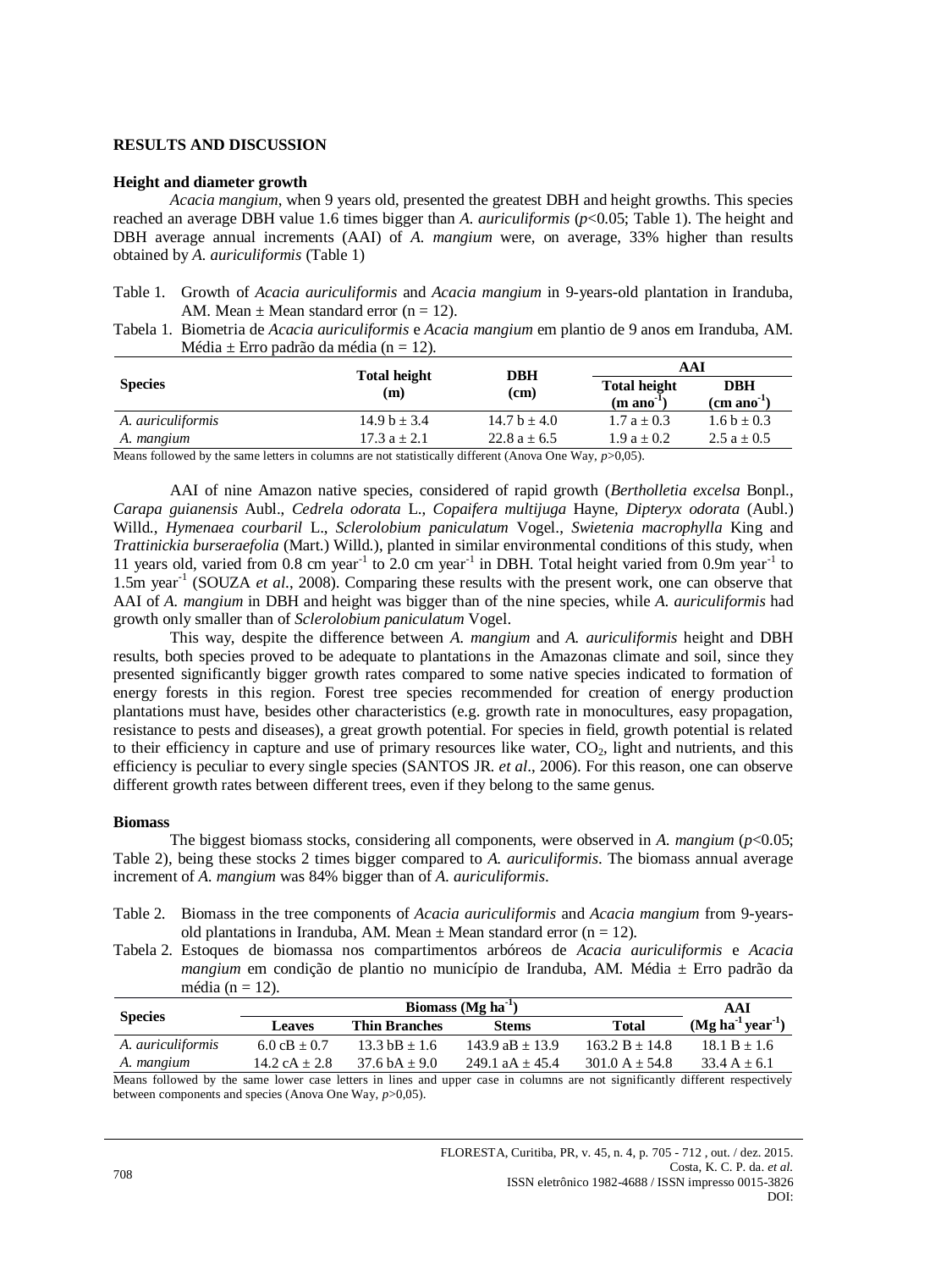Difference in biomass accumulation between these two species may be related to adapting strategies used by each of them, because besides environmental conditions, other factors may determine biomass accumulation in forest plantations, like for example genetic potential of the species. There are differences between species in terms of biomass production efficiency per unit of nutrient absorbed, and this fact may be related to phenotypic plasticity aimed to help the performance of some species in locations with low availability of resources (SANTOS JR*. et al*., 2006).

Comparing biomass stocks of *A. auriculiformis* and *A. mangium* in the present study, with data from other works (KUMAR *et al*., 1998; SIREGAR *et al*., 2008), one can verify that results obtained are within the range of variation presented in literature. However, biomass stock of *A. auriculiformis* in the present work, is similar to biomass stocks accumulated by this species in poor soils, which allows to infer that its biomass stock, in the conditions of soil and climate of the Amazonas, was low, the opposite of *A. mangium*.

Both species presented significant differences in biomass distribution between the different tree components. Leaves represented the smallest stocks, and stems gave the greatest stocks ( $p$ <0.05; Figure 1). Biomass of leaves was on average 20 times smaller than stem biomass, twice bigger than thin branch biomass and none of the species presented thick branches (Figure 1).



Acacia auriculiformis Acacia mangium

Figura 1. Distribuição percentual de biomassa nos diferentes compartimentos arbóreos de *A. auriculiformis* e *A. mangium*, aos 9 anos, em plantio em Iranduba, AM.

Figure 1. Distribution of percentages of biomass in different components of the *A. auriculiformis* and *A. mangium* of 9-years-old plantations in Iranduba, AM.

Distribution percentage of biomass in the different tree components of the two species was similar. In *A .mangium*, 83 % of the total biomass was represented by stem, while 13% by thin branches and just 5% by leaves. Around 88% of the entire *A. auriculiformis* biomass was accumulated in stems, while 8% was in thin branches and 4% in leaves. Thus, the predominant biomass distribution order, in the different tree components of both species, was the following: stems > thin branches > leaves (Figure 1).

Plantation of energy forests must consider biomass distribution strategy of the species, besides growth rates (PÉREZ *et al*., 2014). Forest species with greater investment in the woody components as biomass distribution strategy, especially in stems, are better to form energy forests, because this component presents lower water contents, lower ash content and higher density, improving their energetic performance (PÉREZ *et al*., 2014).

Biomass distribution between components of *A. mangium* and *A. auriculiformis* was similar to observations in other species. In *Ceiba pentandra* (L.) Gaertn., for example, when 6 years old, in environmental and spacing conditions similar to this study, biomass distribution order was: stem (78%) > branches (17%) > leaves (5%) (NEVES *et al*., 2001). In *Eucalyptus benthamii* Maid and Camb., biomass distribution percentage, when 4 years old, planted in a 3.0 x 2.0 m, was: stem  $(74.9%)$  > branches  $(15.2\%)$  > leaves  $(7.1\%)$  (SILVA et al., 2004).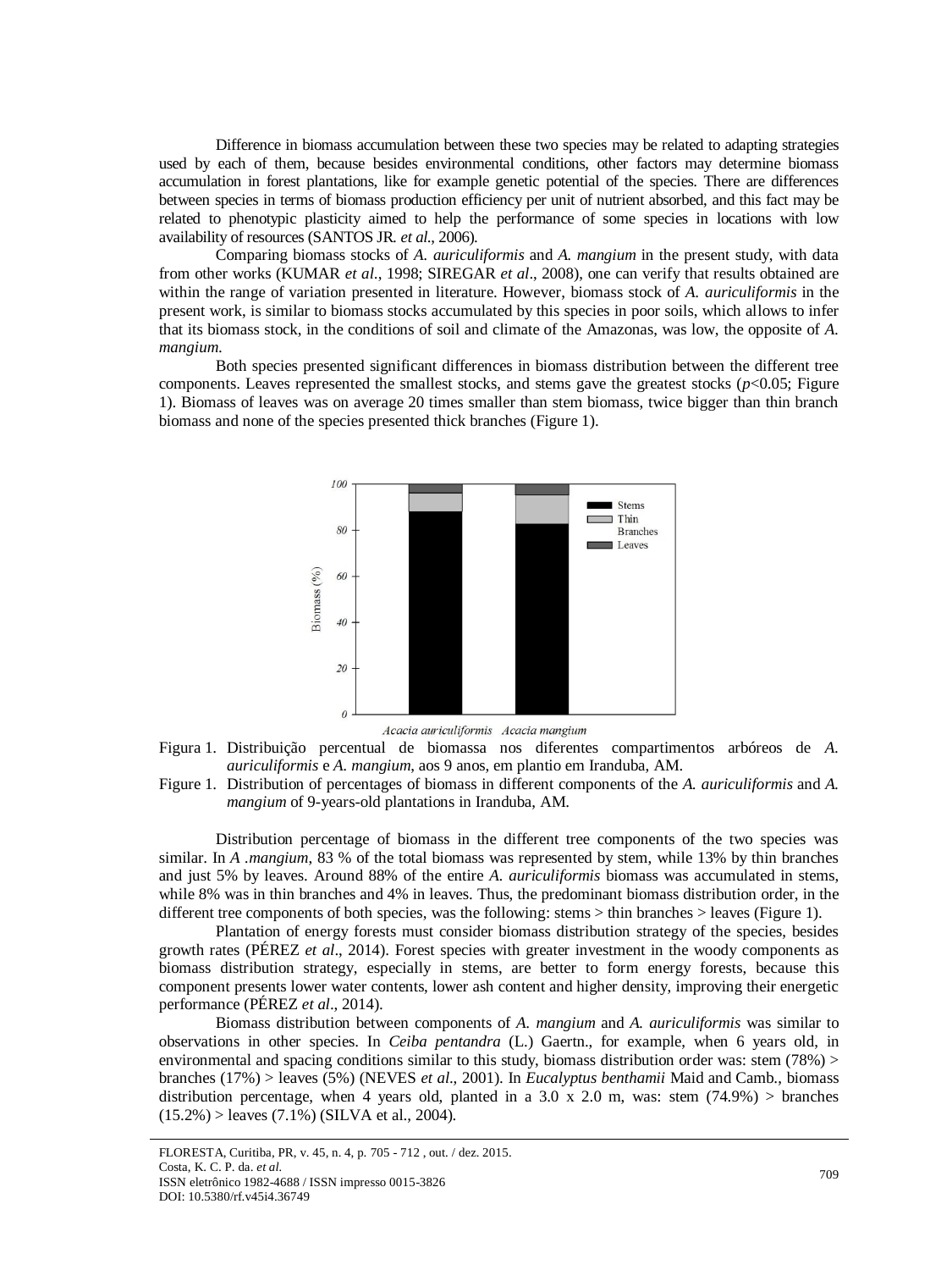#### **Calorific power and basic density**

Values of superior calorific power and basic density of wood and bark did not present significant differences between species (*p*>0.05; Table 3).

| Table 3. Basic density and calorific power of <i>Acacia auriculiformis</i> and <i>Acacia mangium</i> of 9-years old |
|---------------------------------------------------------------------------------------------------------------------|
| plantations in Iranduba, AM. Mean $\pm$ Mean standard error (n = 12).                                               |

Tabela 3. Densidade básica e poder calorífico de *Acacia auriculiformis* e *Acacia mangium*, aos 9 anos, em condição de plantio no município de Iranduba, AM. Média  $\pm$  Erro padrão da média (n = 12).

| <b>Species</b>                                                                                                                                                                                                                                                                                                    | Basic density ( $g \text{ cm}^{-3}$ ) |                 | Superior calorific      |
|-------------------------------------------------------------------------------------------------------------------------------------------------------------------------------------------------------------------------------------------------------------------------------------------------------------------|---------------------------------------|-----------------|-------------------------|
|                                                                                                                                                                                                                                                                                                                   | <b>Bark</b>                           | Wood            | power (kcal $kg^{-1}$ ) |
| A. <i>auriculiformis</i>                                                                                                                                                                                                                                                                                          | $0.48a + 0.13$                        | $0.55 a + 0.09$ | 4,400 $a \pm 81.2$      |
| A. mangium                                                                                                                                                                                                                                                                                                        | $0.48a + 0.08$                        | $0.54a + 0.07$  | $4.377 a \pm 79.7$      |
| $M_{\rm{2}}$ and $\mathcal{L}_{\rm{1}}$ and $\mathcal{L}_{\rm{2}}$ are the contract of the contract of the contract of $\mathcal{L}_{\rm{2}}$ and $\mathcal{L}_{\rm{2}}$ are $\mathcal{L}_{\rm{2}}$ and $\mathcal{L}_{\rm{2}}$ are $\mathcal{L}_{\rm{2}}$ and $\mathcal{L}_{\rm{2}}$ are $\mathcal{L}_{\rm{2}}$ a |                                       |                 |                         |

Means followed by the same letters in columns are not significantly different (Anova One Way, *p>*0,05).

Basic density values are similar to what described in literature, where one can find a variation of  $0.50 - 0.60$  g cm<sup>-3</sup> for the species of genus *Acacia*, however, calorific power was smaller than results presented in other works, indicating a variation of 4,500 – 4,900 kcal kg<sup>-1</sup> (BARROS *et al.*, 2009; KRISNAWATI *et al*., 2011). Despite this, results obtained for basic density and superior calorific value where similar to the ones found in literature for species of the genus *Eucalyptus*, which in plantations for energy production in Minas Gerais was from 0.47 to 0.53 g cm<sup>-3</sup> (SANTOS *et al.*, 2012). In turn, calorific power observed in these same species was 4,456 kcal kg<sup>-1</sup> (SANTOS *et al.*, 2012).

Superior calorific power suffers little influence from the environment, because it is a characteristic more related to genetics of the species (SANTOS *et al*., 2012). One can verify this fact in some works analyzing superior calorific value of species of the genus *Eucalyptus* (SANTOS *et al*., 2012). However, age may have influence on this variable and it was observed that superior calorific value tends to decrease with trees ageing (VIDAURRE *et al*., 2012). Thus, age can be considered one of the principal responsible factors for the low calorific value observed in the present study when compared to literature.

Basic density reached by *A. auriculiformis* and *A. mangium* in the present study was approximately 10% bigger than basic density of some native species of the Amazonas with potential to form energy forests. The species *Inga edulis* Mart. and *Tachigali chrysophylla* (Poepp.) Zarucchi & Herend., when 7 years old, planted in the same environmental conditions of the species analyzed in the present study, reached 0.52 g cm<sup>-3</sup> and 0.48 g cm<sup>-3</sup> (BARROS *et al.*, 2012). Paricá, *(Schizolobium amazonicum* Huber ex Ducke), a species that was indicated for plantation of energy forests, when 9 years old, reached a basic density of 0.28 g cm-3 (VIDAURRE *et al*., 2012).

Calorific value observed in *A. mangium* and *A*. *auriculiformis* was bigger than other native species of the Amazonian biome too (SANTOS *et al*., 2013). Among the considered species there are *Hura crepitan* L. (3,989 kcal kg-1 ), *Cassia leiandra* Benth. (4,066 kcal kg-1 ), *Cordia bicolor* (Ducke) Chevalier. (4,109 kcal kg<sup>-1</sup>) *Sacoglottis guianensis* Benth. (3,989 kcal kg<sup>-1</sup>) and *Planchonella pachycarpa* Pires (3,655 kcal kg-1 ) (SANTOS *et al*., 2013).

## **Estimate of energy production and energy yield**

Energy yield of *A. mangium* was about 84% bigger than energy yield of *A. auriculiformis*  (*p*<0.05; Table 4).

Comparing values of energy production and energy yield of *A. auriculiformis* and *A. mangium* to other species, among others the ones belonging to the genus *Eucalyptus*, one can observe that the species analyzed in the present work present an high energy yield.

Energy yield of six *Eucalyptus* species, when 3 years old, varied from 662 to 1,259 Gcal ha<sup>-1</sup> (MIGLIORINI *et al*., 1980). Energy production of nine *Eucalyptus* species, when 10 years old, varied from 0.3 to 2.5 Gcal tree-1 (BRITO *et al*., 1983).

Results observed in this work are within the range of variation verified in 12 species, in 6 to 12 years old plantations for production of energy in the region of São Paulo. The observed variation of energy production in these plantations was from  $0.04$  to  $0.61$  Gcal tree<sup>-1</sup>, while energy yield varied from  $67$  to 1,021 Gcal ha<sup>-1</sup> and the average annual increment varied from 11 to 128 Gcal ha<sup>-1</sup> year<sup>-1</sup> (CINTRA,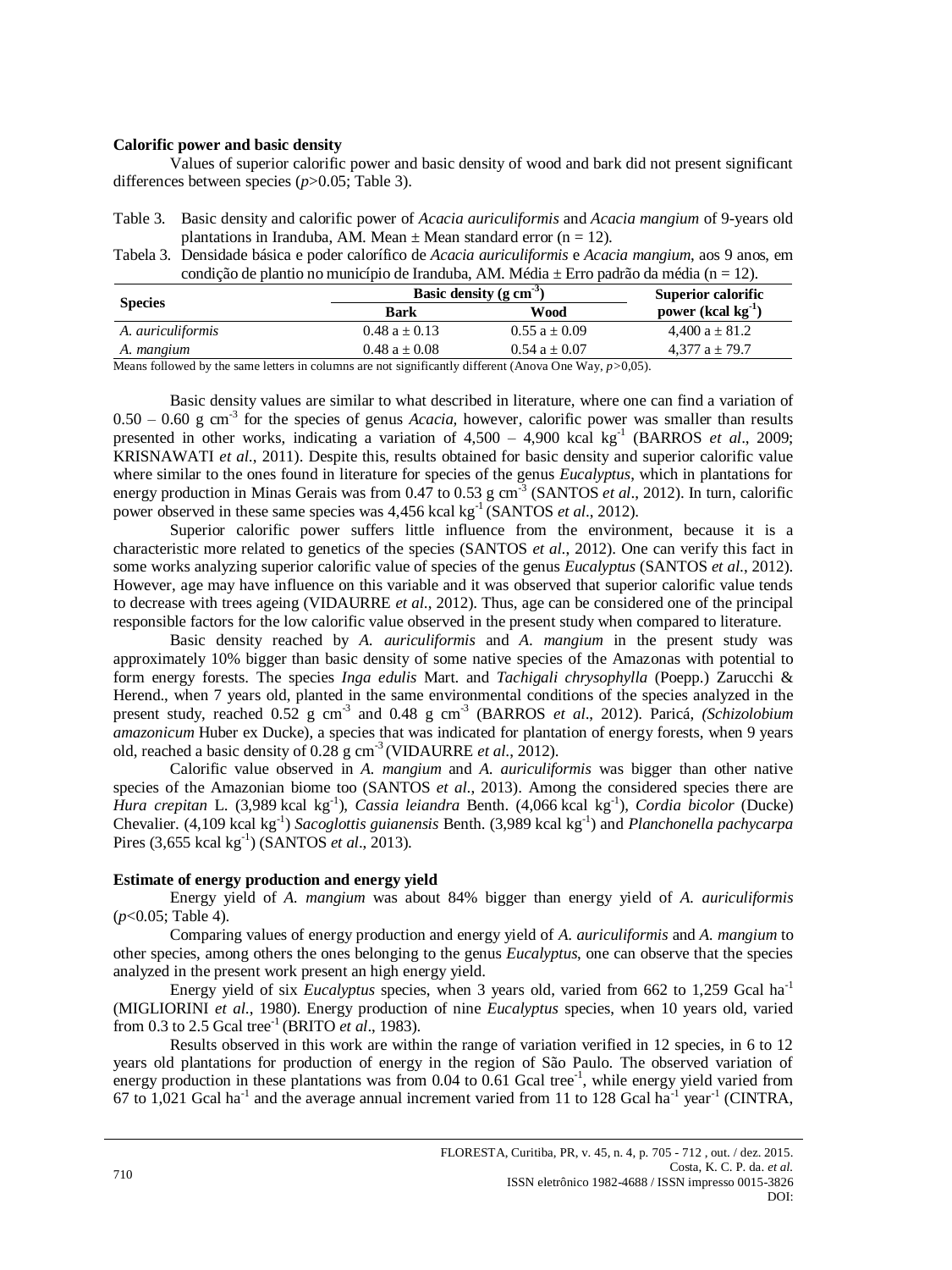2009). In the same work, *Acacia polyphylla* DC., when 8 years old, reached an energy production of 0,26 Gcal tree<sup>-1</sup> and an energy yield of 441 Gcal ha<sup>-1</sup>, with average annual increment of 55 Gcal ha<sup>-1</sup> year<sup>-1</sup>.

- Table 4. Production, energy yield and average annual increment of energy yield of *Acacia auriculiformis* and *Acacia mangium,* of 9-years-old plantations in Iranduba, AM. Mean ± Mean standard error  $(n = 12)$ .
- Tabela 4. Produção, produtividade energética e incremento médio anual em produtividade energética de *Acacia auriculiformis* e *Acacia mangium*, aos 9 anos, em Iranduba, AM. Média ± Erro padrão da média ( $n = 12$ ).

| <b>Species</b>           | <b>Energy production</b><br>$(Gcal tree^{-1})$ | <b>Energy yield</b><br>$(Gcal ha^{-1})$ | AAI of energy yield<br>$(Gcal ha^{-1} year^{-1})$ |
|--------------------------|------------------------------------------------|-----------------------------------------|---------------------------------------------------|
| A. <i>auriculiformis</i> | $0.4 b \pm 0.1$                                | $684 b + 153$                           | $86 b \pm 16$                                     |
| A. mangium               | $0.8 a \pm 0.2$                                | 1.317 $a \pm 232$                       | $146a + 25$                                       |

Means followed by the same letters in columns are not significantly different (Anova One Way, *p>*0.05).

## **CONCLUSIONS**

- Considering Amazonian climate and soil conditions, both species *Acacia mangium* and *Acacia auriculiformis* have great energy production. However, *A. mangium* had twice the energetic performance of *A. auriculiformis*;
- Difference of energy yield between species was mainly influenced by the greater mass accumulation of *A. mangium*;
- *A. mangium* is more suitable to install energy forests in deforested areas of the Amazonas state.

# ACKNOWLEDGEMENTS

To Embrapa Amazônia Ocidental and to Fundação de Amparo à Pesquisa of the Amazonas state (FAPEAM) for the logistic and financial support.

# **REFERENCES**

ASSOCIAÇÃO BRASILEIRA DE NORMAS TÉCNICAS (ABNT). **NBR 11.941: Madeira determinação da densidade básica**. Rio de Janeiro, 2003. 6 p.

ABREU, N. R. P. de; SILVA, D. M.; CARVALHO. D. P.; SAMPAIO. F. P. R. Uma Abordagem geográfica dos aspectos físicos e dos potenciais econômicos do solo de Iranduba - AM. **Geonorte**, Manaus, v. 2, p. 659 - 667, 2012.

ANTÔNIO, I. C. **Boletim Agrometeorológico 2008: Estação Agroclimatológica do Campo Experimental do km 29 da Rodovia AM 010, da Embrapa Amazônia Ocidental**. Manaus: Embrapa Amazônia Ocidental, 2008. 28 p. (Documentos 77).

BARROS, S. V. dos S.; PIO, N. da S.; NASCIMENTO, C. C. do; COSTA, S. de S. Avaliação do potencial energético das espécies florestais *Acacia auriculiformis* e *Ormosia paraensis* cultivadas no município de Iranduba/Amazonas, Brasil. **Madera y Bosques**, Xalapa, v. 15, p. 59 - 69, 2009.

BARROS, S. V. dos S.; NASCIMENTO, C. C. do; AZEVEDO, C. P. de. Caracterização tecnológica da madeira de três espécies florestais cultivadas no Amazonas: alternativa para produção de lenha. **Floresta**, Curitiba, v. 42, p. 725 - 732, 2012.

BRITO, J. O.; BARRICHELO, L. E. G.; SEIXAS, F. Análise da produção energética e de carvão vegetal de espécies de eucalipto. **IPEF**, Piracicaba, v. 23, p. 53 - 56, 1983.

CINTRA, T. C. **Avaliações energéticas de espécies florestais nativas plantadas na região do Médio Parapanema, SP**. 84 f. Dissertação (Mestrado em Recursos Florestais, com opção em Tecnologia de Produtos Florestais) - Universidade de São Paulo/Escola Superior de Agricultura "Luiz de Queiroz", Piracicaba, 2009.